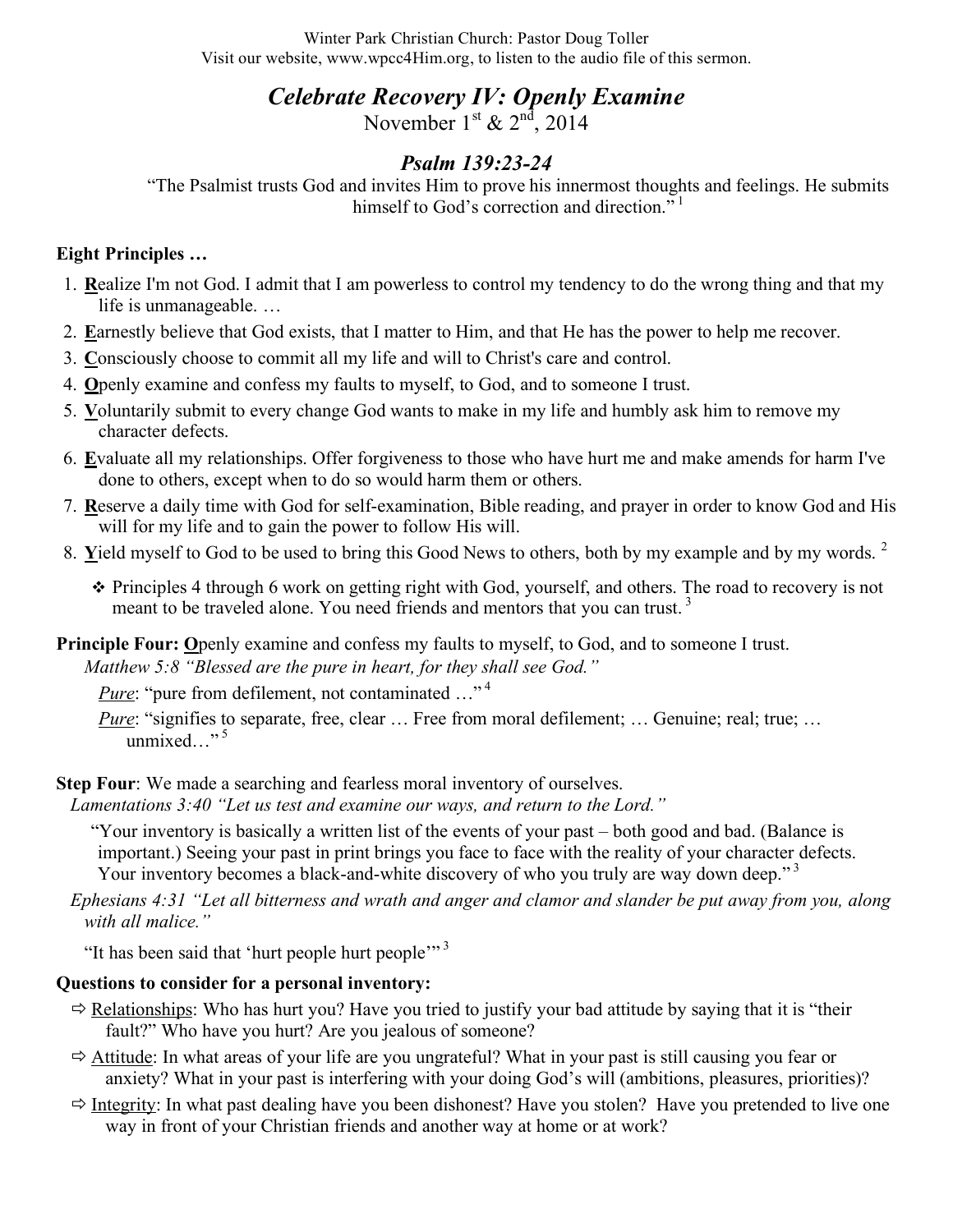#### **Process of our personal inventory:**

Confess your shortcomings, resentments, and sins

- $\triangle$  God wants us to come clean and admit the wrong that is wrong
	- *"Whoever conceals his transgressions will not prosper, but he who confesses and forsakes them will obtain mercy." Proverbs 28:13*

## **O**bey God's direction

**❖** Confession restores relationships!

*"Therefore, confess your sins to one another and pray for one another, that you may be healed. …" James 5:16*

"We confess our sins to God for forgiveness, and we confess our sins to one another for healing!"

- Rick Warren

**N**o more guilt

 We no longer have to move through life looking in the "rear-view mirror" second guessing ourselves and others because of past guilt and regrets.

*"If we confess our sins, He is faithful and just to forgive us our sins and to cleanse us from all unrighteousness." 1 John 1:9*

**F**ace the truth

 Healing and recovery requires transparency and honesty. Jesus said *"I am the light of the world. However follows me will never walk in darkness but will the light of life" John 8:12* NIV *"Behold, you delight in truth in the inward being, and you teach me wisdom in the secret heart." Psalm 51:6*

**E**ase the pain

"We are only as sick as our secrets! When we share our deepest secrets, we begin to divide the pain and the shame. A healthy self-worth develops that is no longer based on the world's standards but on the truth of Jesus Christ."<sup>3</sup>

*"There is therefore now no condemnation for those who are in Christ Jesus." Romans 8:1*

**S**top the blame

- We cannot find true peace if we continue to blame ourselves and others. Our secrets isolate us and hinder growth in all personal relationships.
	- *"Why do you see the speck that is in your brother's eye, but do not notice the log that is in your own eye?" Matthew 7:3*

**S**tart accepting God's forgiveness

 $\triangle$  Accepting God's forgiveness begins the healing in our lives and enables us to extend that healing to others.

*"…if one has a complaint against another, forgiving each other; as the Lord has forgiven you, so you also must forgive. And above all these put on love, which binds everything together in perfect harmony." Colossians 3:13-14*

"[As we C-O-N-F-E-S-S,] we open our lives to the healing, reconciling, restoring, uplifting grace of Jesus Christ who loves us in spite of ourselves."<sup>3</sup>

> *1 John1:7 "But if we walk in the light, as He is in the light, we have fellowship with one another, and the blood of Jesus His Son cleanses us from all sin."*